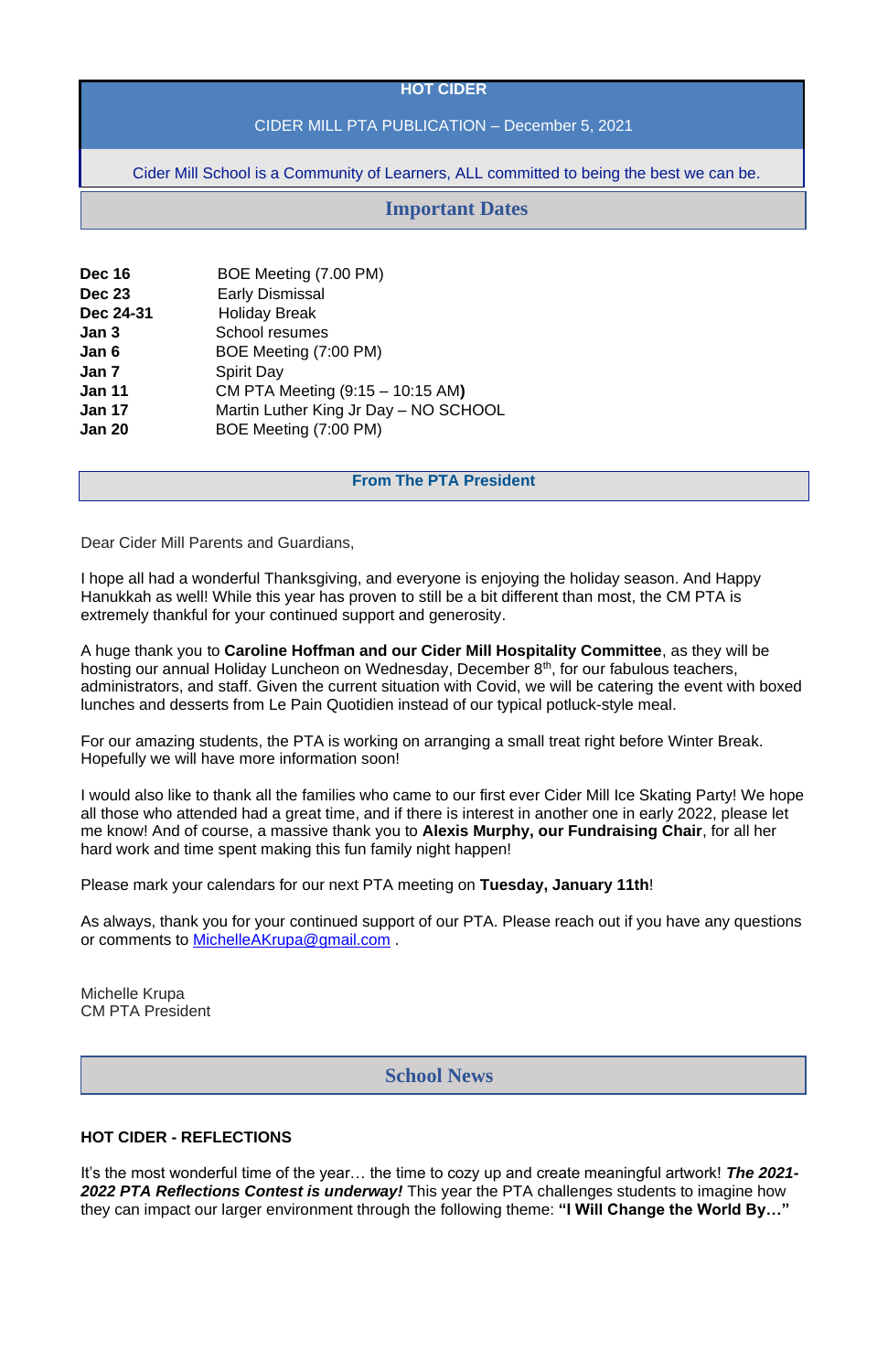What are your child's artistic talents and passions? There are so many arts categories to choose from: \* Dance Choreography \* Film Production \* Literature \* Music Composition \* \* Photography \* Visual Arts \* Special Artist<sup>\*</sup>

Click here for general program rules:

https://2d0fa545-1cfe-49b7-8488be4dfd0fbe8c.filesusr.com/ugd/660af5\_be605b68057247e4808e4eaf52992ef5.pdf

The deadline for finished work will be 10 pm, Sunday, January 9th, 2022. Get working now and submit early if you can!

Submissions will be electronic again this year-through DropBox. Create an account at DropBox.com if you don't already have one. Email all entries via DropBox to: reflectionscidermill@gmail.com. **CONFIRM all entries with the same email address!** 

If you have any questions, please reach out to Anastasia Valassis: reflectionscidermill@gmail.com. Our PTA webpage is forthcoming!

### **Wilton Special Education PTA**

We invite you to learn about our current initiatives, gifts, and grants program and more! Please access our membership through our website. www.wiltonsepta.org. Contact us directly at wiltonsepta@gmail.com if you are interested in getting involved and like our Facebook page to stay up to date with the latest news and information.

We need help on our Community and Family Events Committee, including help for our April 2022 Diversity and Inclusion Awareness and Be Kind Campaign.

#### **RULER WEBINAR**

RULER: Recognizing, Understanding, Labeling, Expressing, & Regulating Emotions Webinar Recording Now Available! Visit: https://www.wiltonyouth.org/past-webinars

In this webinar Wilton Public Schools staff educate parents about RULER, a program of evidence-based tools and social-emotional learning practices from the Yale Center for Emotional Intelligence. Teachers across the district have been trained in these practices and RULER tools are already being used with students in grades K-5 to help students recognize and regulate emotions. Implementation at the secondary level is in progress.

#### **What is RULER?**

RULER is an evidenced based approach to social and emotional learning (SEL) that supports the entire school community in:

- Understanding the value of emotions
- Building the skills of emotional intelligence
- Creating and maintaining a positive school climate

In this webinar, you will learn about the four core tools and how we can implement these tools at home:

- Building a family charter
- Mood Meter emotion vocabulary
- Meta Moment for emotion regulation
- Blueprint for problem solving

# Who are the presenters?

• Elena White, Miller-Driscoll School Counselor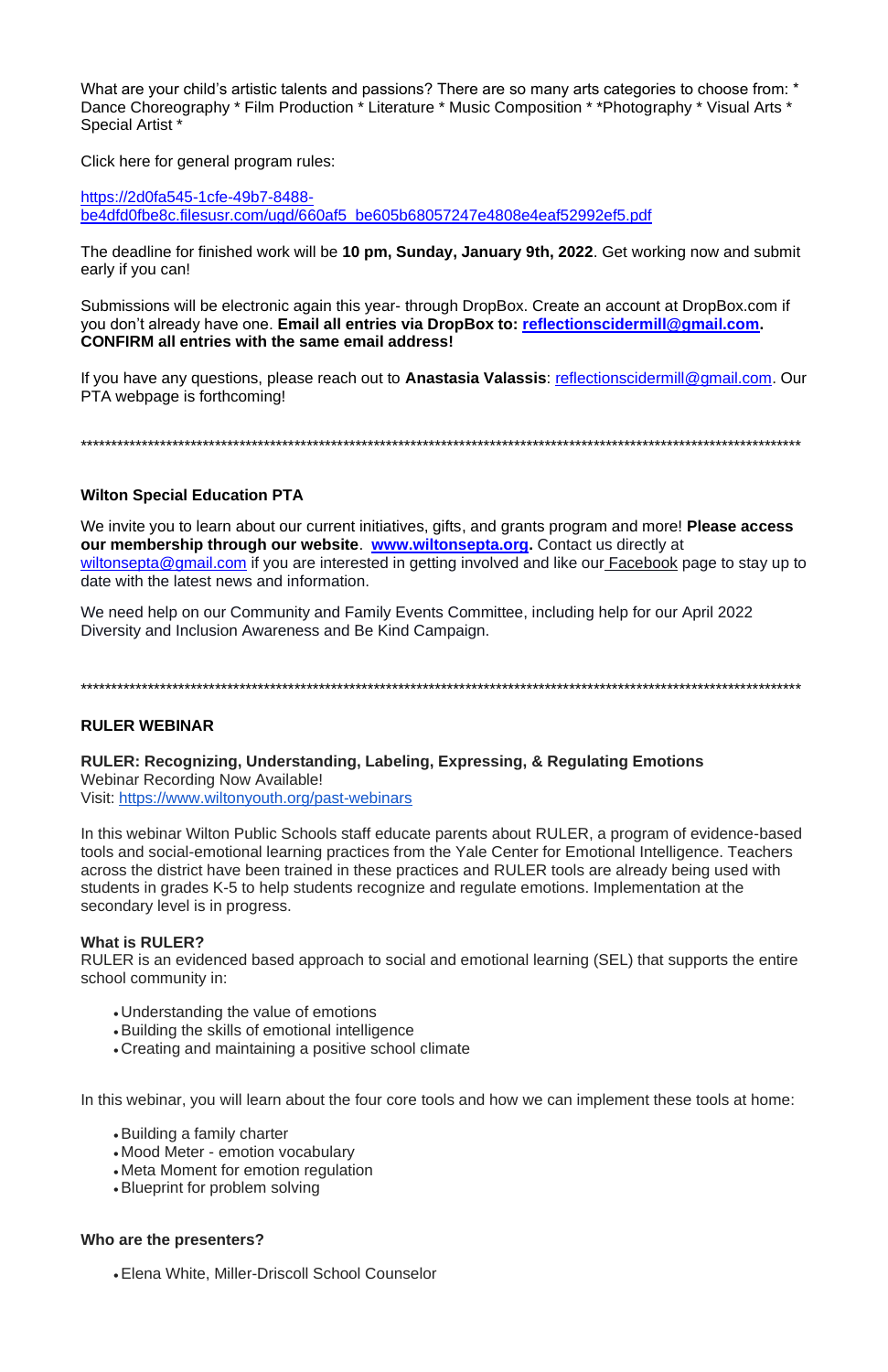• Jennifer Ringelheim, Cider Mill 3rd Grade Teacher, Co-Chair District SEL Committee

Find the recording, slides, and links to associated materials at Visit: https://www.wiltonyouth.org/pastwebinars

# **SPIRIT WEAR**

# Spiritwear | cidermillpta

Wear your house color and support your PTA at the same time. House shirts are used for Spirit days, Walkathon, field days and more. Get one before they sell out.

Please remember to include your child's name and teacher at checkout. Shirts will be delivered to the classroom on a weekly basis.

Watch out for a one-day pop up sale coming soon. We will have Cider Mill sweaters and other items for pre purchase.

# **BoxTops for Education**

Help raise money for Cider Mill PTA simply by scanning your receipt on your phone.

# 3 easy steps to get started

- 1. Download the "Box Top\$ for Education" app on your phone.
- 2. Sign up using your email or Google or Facebook account.
- 3. Simply snap a photo of your receipt within 14 days of purchase.

**Online shopping or Curbside Pick up?** Just forward your receipt to receipts@boxtops4education.com

Have a question? Please reach out to Allison Norful via email: anorful@gmail.com

# **ACCESS CIDER MILL HANDBOOK HERE**

**CM School Handbook Quick Fact Sheet 2021-22.pdf** 

# **LUNCH MONITORS NEEDED**

We are sending out a HUGE plea to all family members interested in becoming a recess/lunch monitor. The hours are 10:30-1:30 daily. We would greatly appreciate the support as we are currently 4 monitors short to start the year. If you have interest or questions, please email Jeremy Cross

#### **Community News**

Community Conversation about the 2022-2023 Board of Education Budget

Date: Thursday, December 16, 2021 **Time**:  $6:00 \text{ p.m.} - 7:00 \text{ p.m.}$ **Location:** Wilton High School Library Learning Commons